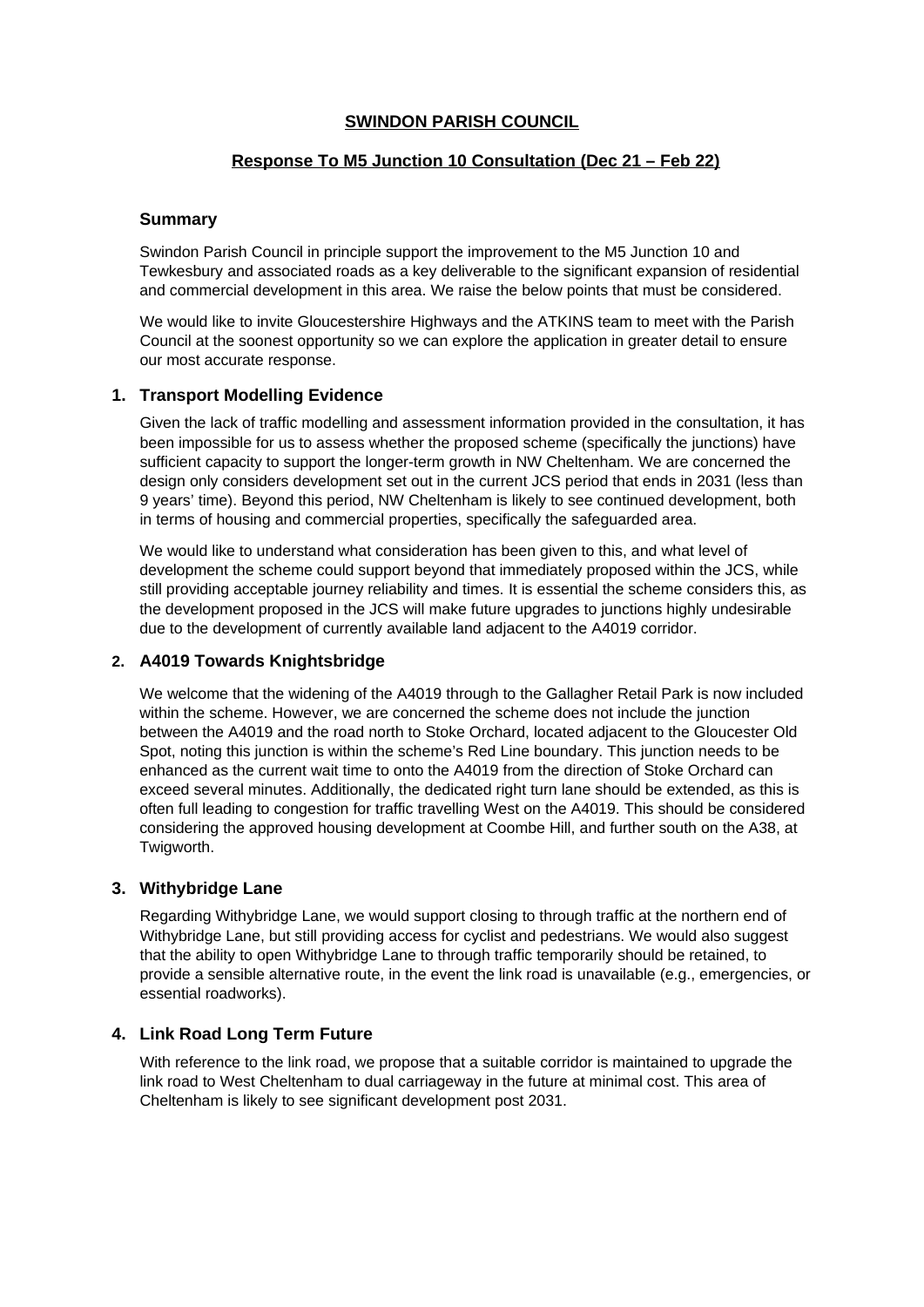# **5. A4019 Pedestrian crossing**

There should be provision for pedestrians to safely cross A4019 at the existing Withybridge Lane, noting that it's an important connection between the bridal way north of the A4019 to Elmstone Hardwick and the pathways along the River Chelt, that are accessed via Withybridge Lane.

#### **6. Gallagher Retail Park West End Junction**

The removal of right turns from A4019 into the side roads in the 2031 scenario is highly undesirable. This is the main access route from the M5 for 1000 approx. existing homes, located in NW Cheltenham (see [Figure 1\)](#page-1-0). This does not include the proposed development of ~0.2km west of the blue boundary below in [Figure 1](#page-1-0).



<span id="page-1-0"></span>Figure 1 – location affected by removal of right turn off A4019 onto the B4634.

If the right hand turning is removed, the nearest access from the M5 to these houses would be:

- a. Via the junction between the A4019 and Hayden Road (see [Figure 2](#page-2-0), red line). This route would add 0.8km to a typical journey from the M5 to this area. The route incudes three minor junctions in addition to the junction with the A4019, a 3-way mini roundabout, a 4 way mini round about, and a T junction as well as disabled parking on the road. The route provides direct access to houses, with some properties being less than 3m from the road curb.
- b. The next nearest would be via the new link-road which would add on average 3.5km to a journey from the M5 to this area. This involves utilising portions of the B4019 that are bendy and narrow as it climbs over Holmesdale.

Given that (b) represents a significant increase in journey time and length compared to (a), without traffic modelling, it is reasonable to assume that most traffic would use route (a). This would result in: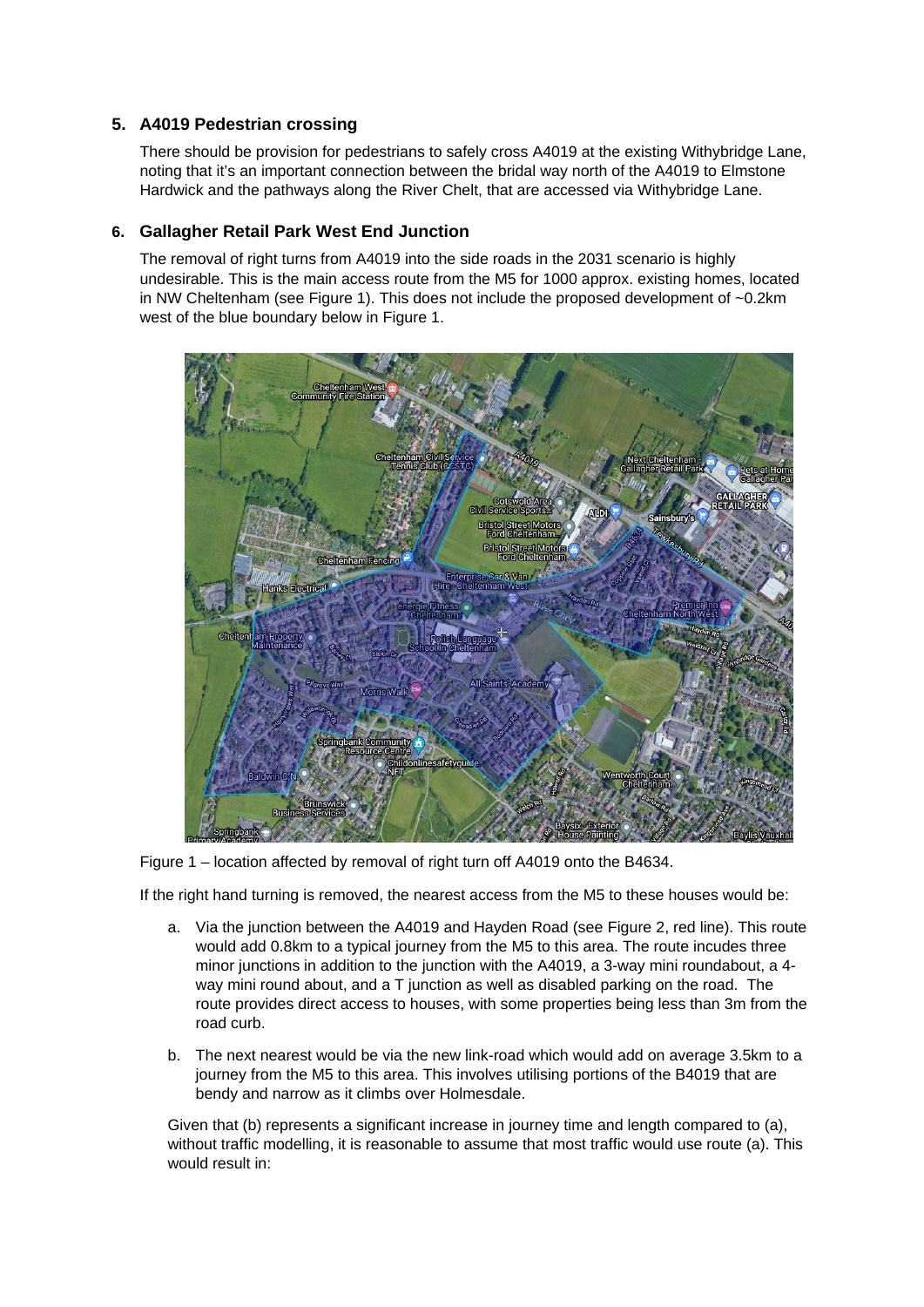- A significant increase of traffic using the junction between Hayden Road and the A4019. This would likely result in congestion on the A4019 to the new Gallagher Retail Park junction due to tailbacks, reducing its capacity and increasing journey times, while reducing journey reliability.
- A significant increase of traffic using Hayden Road. The 3-way mini roundabout, with the junction between Hayden Road and Village Road is of particular concern, noting that during peak times these experiences congestions.
- Reduction in accessibility for pedestrians crossing the road, noting that the link with Village Road is a major pedestrian route as it links the Gallagher Retail Park with Springbank. Additional Hayden Road is a popular pedestrian route for accessing central Cheltenham from NW Cheltenham (either via Tewksbury Road or parallel to the Chelt, via Princess Elizabeth Way.



<span id="page-2-0"></span>Figure 2 – shortest alternative route from the M5 to the B4634 via Hayden Road.

- A significant increase in noise, which given the nearby residential properties (that should be considered sensitive receptors) would likely be unacceptable. The PEIR 2 information provided in GCCM5J10-ATK-ENV-ZZ-RP-LN-000001 shows that these receptors have not be considered. It is also noted that the noise modelling shows no increase in noise levels along Hayden road, suggesting the topic has not be considered properly.
- A significant decrease in air quality, which given the nearby residential properties (that should be considered sensitive receptors) would likely be unacceptable. The PEIR 2 information provided in GCCM5J10-ATK-EAQ-ZZ-RP-LA-000003, pg. 27 demonstrates this impact has not been considered as part of the scheme.

As such, access onto the B4364 from the east bound A4019 must be maintained and an alternative junction design must be proposed. There is significant land immediately to the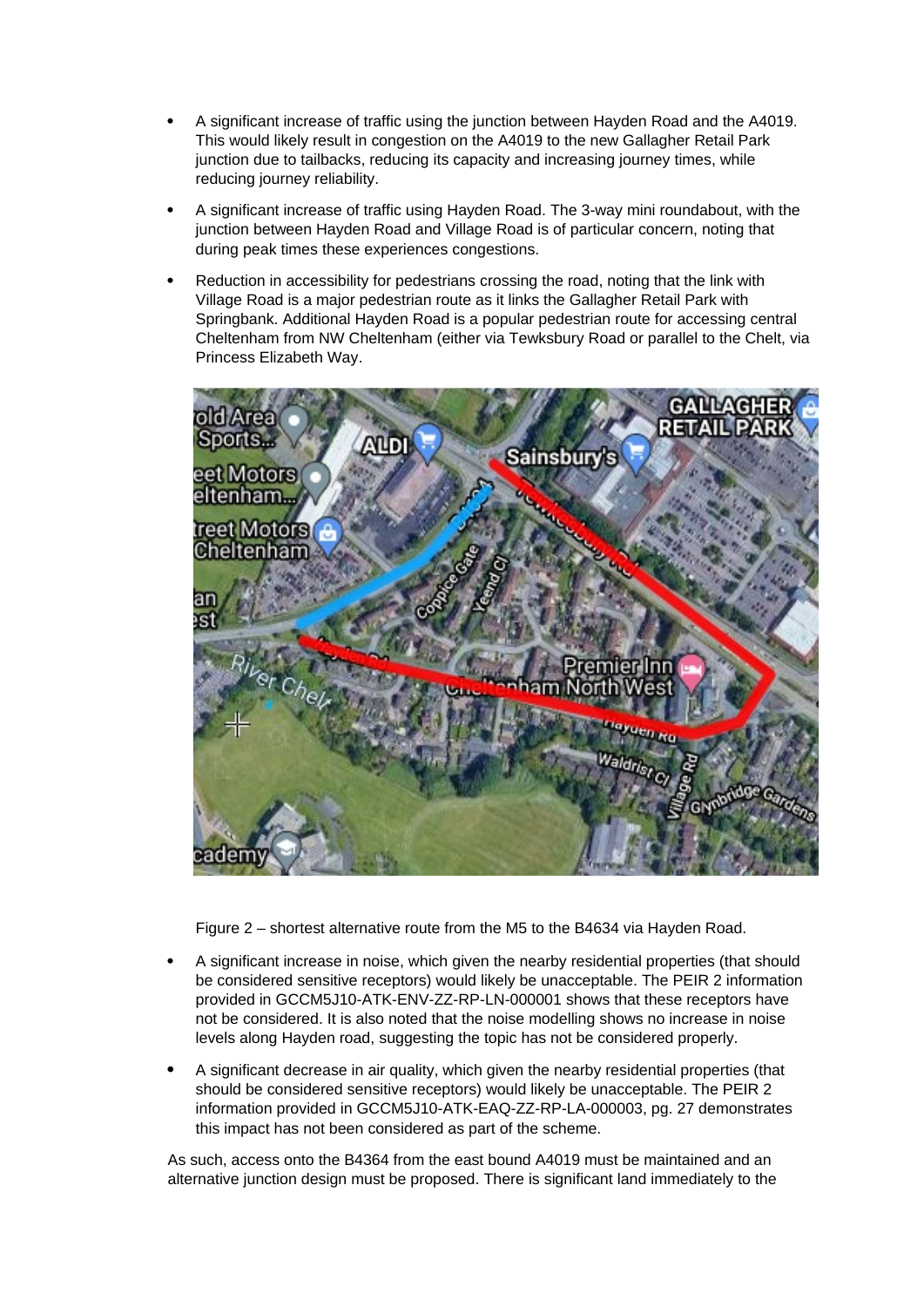north of the current junction that would enable for a larger, high-capacity junction to be developed (see [Figure 3](#page-3-0)). It is noted that there is limited available space between the B4634 and A4019 to enable a revised alignment to service a new high-capacity junction. It may be necessary to utilise existing developed land, or for the scheme to incorporate grade separation.



Figure 3 – available land for development of a high-capacity junction.

# <span id="page-3-0"></span>**7. Extension of the Active Travel Corridor**

The active travel corridor currently terminates into the junction at the North end of Gallagher retail park. To link up with existing (blue) and planned cycleways (red) it needs to continue down Tewkesbury Road to link up with the junction with Manor Road / Hayden Road (green) ().



Figure 4 - Priority access requirements for non-vehicular traffic (proposed in red, suggested connection in green).